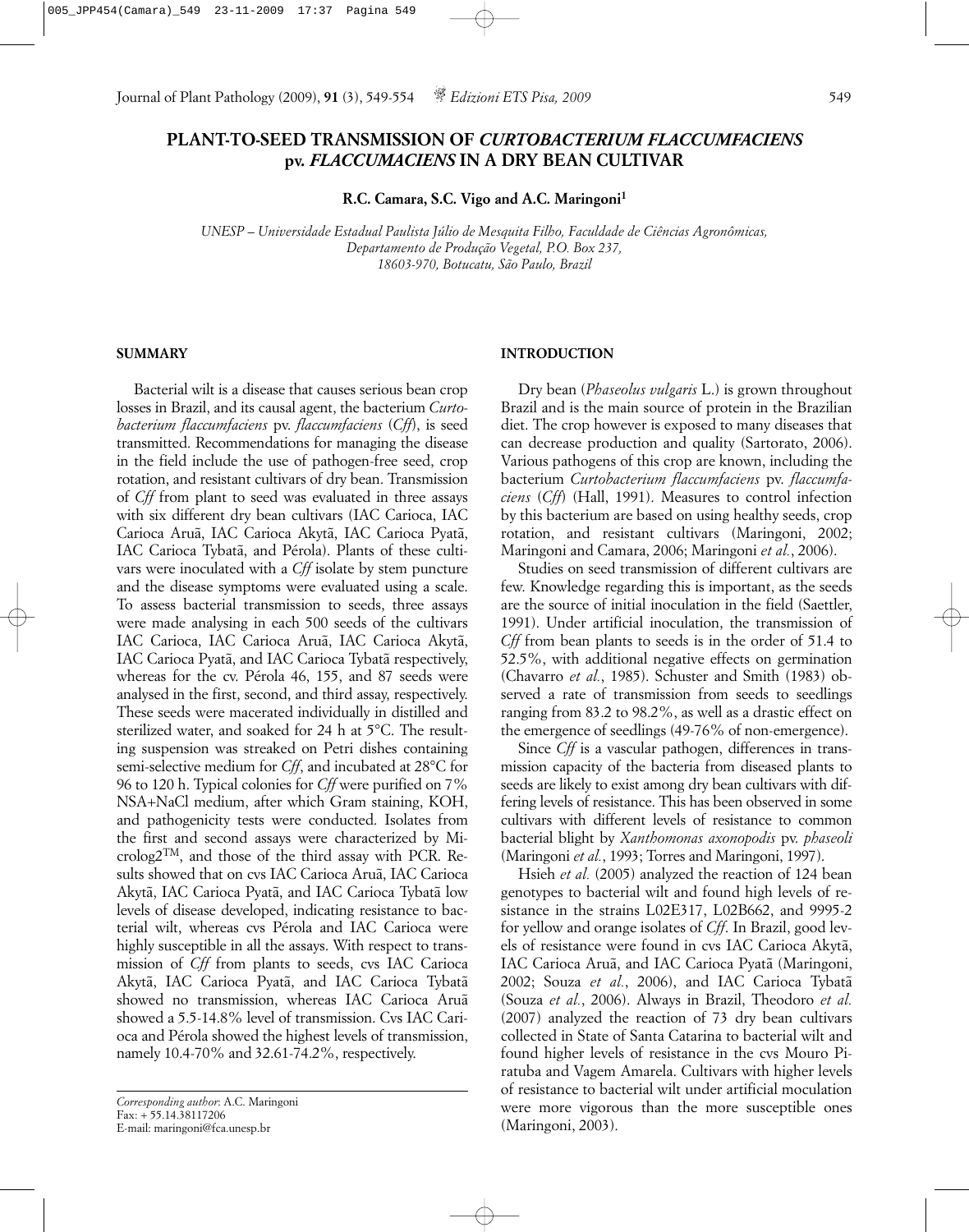Dry bean cultivars with high resistance to bacterial wilt when inoculated by puncture of the cotyledonary node (Schuster *et al.*, 1964) or by high-pressure spraying of the leaflets (Halluka *et al.*, 1978) presented a lower amount of bacteria in the tissues compared to susceptible cultivars.

Since it is likely that a difference in *Cff* transmission from plant to seed exists in dry bean with different levels of resistance, a study was carried out to investigate this aspect in six dry bean cultivars with differing levels of resistance, in three assays in three different periods under greenhouse conditions.

## **MATERIAL AND METHODS**

**Assays.** Three assays were conducted under greenhouse conditions in 2004, 2005, and 2006. In the first, the bean cultivars used were IAC Carioca, IAC Carioca Aruã, IAC Carioca Akytã, IAC Carioca Pyatã, and Pérola. In the second and third assays all these cultivars were tested plus IAC Carioca Tybatã. Seeds from the different cultivars were germinated in Germ test paper until radicle emergence and were transplanted in 8 liter pots (three plants per pot) containing autoclaved substrate with fertilizer. They were inoculated nine days after emergence with an aggressive *Cff* isolate (Feij 2634, FCA/UNESP, culture collection), by the stem puncture method using a needle dipped in bacterial colonies grown in NSA medium for 96 h at 28°C (Maringoni, 2002). Each experimental plot was represented by one pot randomly placed in the arrangement of blocks, with five repetitions. The plants were watered daily and sprayed weekly with pesticides recommended to control mites and insects.

Disease symptoms were evaluated 37 days post-inoculation using an arbitrary scale (Maringoni, 2002), as follows:  $0 =$  no symptoms;  $1 =$  mosaic on the leaves;  $3 =$ 

some wilted leaves (1 to 3 leaves, less than 10% of the leaves);  $5 =$  approximately 25% of the leaves wilting or turning yellow;  $7 =$  approximately 50% of the leaves wilted, yellow, and with necrosis of the leaflets, plants stunted;  $9 =$  approximately 75% or more of the leaves wilted or necrotic, premature loss of leaves, severe stunting and/or death of the plant. The plants were maintained until seeds were produced. These were collected, dried, and stored under refrigeration (5-8°C) for detection of *Cff*.

**Detection of** *Cff* **in the seeds.** In the first assay, 500 seeds of each of the cultivars IAC Carioca, IAC Carioca Aruã, IAC Carioca Akytã, and IAC Carioca Pyatã were macerated individually in 5 ml of distilled and sterilized water, and soaked for 24 h at 5°C. For cv. Pérola 46 seeds were analyzed. In the second and third assays, 500 seeds of each of the cvs IAC Carioca, IAC Carioca Aruã, IAC Carioca Akytã, IAC Carioca Pyatã, and IAC Carioca Tybatã were analyzed, whereas for the cultivar Pérola, 155 and 87 seeds were analyzed in the second and third year, respectively. A loopful of the suspensions from macerated seeds was streaked on the surface of the semi-selective medium MSCFF, composed of 5 g peptone (Difco Bacto, USA), 3 g meat extract (Difco), 5 g sucrose (Difco), 15 g agar (Oxoid, UK) in 1 litre of distilled water, with the following added after autoclaving in basal medium, 5 g skim milk power (Difco, USA), 0.05 g Congo red (Difco, USA), 0.01 g chlorothalonil, 0.01 g thiophanate-methyl, 0.01 g nalidixic acid (Difco, USA), 0.01 g nitrofurantoin (Dfico, USA), 0.001 g oxacillin, 0.001 g sodium azide (Difco, USA) (Maringoni *et al.*, 2006). Plates were then incubated at 28-30°C for 96 to 120 h, colonies with characteristics similar to *Cff* were purified in 7% NSA+NaCl medium (15 g agar, 5 g sucrose, 5 g peptone, 3 g meat extract, 70 g sodium chloride), then submitted to differential Gram staining, KOH test, and pathogenicity tests on the cv. Pérola



**Fig. 1.** Aspect of the seeds of dry bean cultivars IAC Carioca (A) and IAC Carioca Tybatã (B) from plants inoculated with *Curtobacterium flaccumfaciens* pv. *flaccumfaciens*.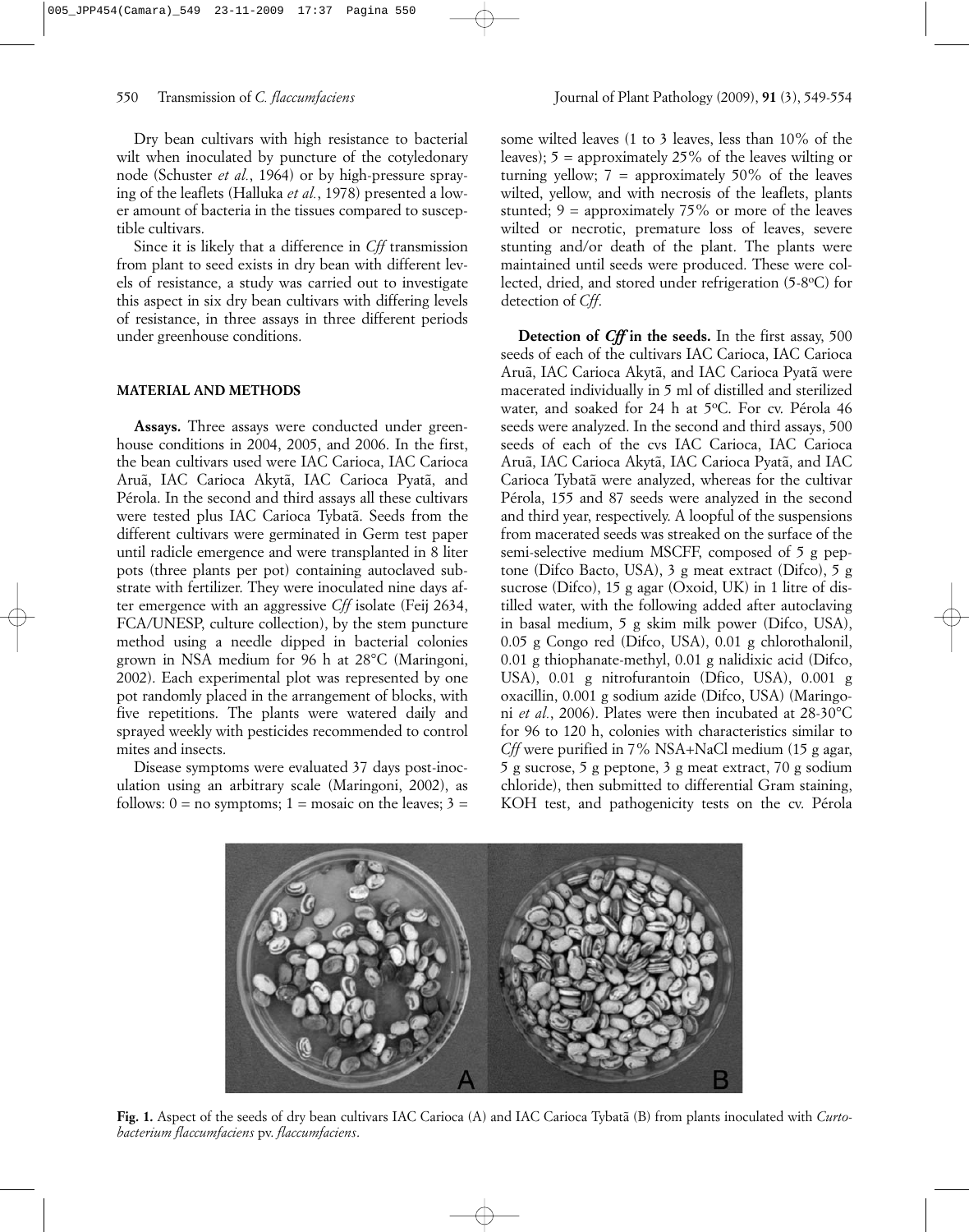

**Fig. 2.** Agarose gel eletrophoresis of PCR products obtained with primers CffFOR2-CffREV4 specific to *Curtobacterium flaccumfaciens* pv. *flaccumfaciens*. Lanes 1 to 49, isolates obtained from seeds; lane 50, *Pseudomonas fluorescens*; lane PC, positive control; lane NC, negative control; M, molecular marker.

(Maringoni and Camara, 2006; Maringoni *et al.*, 2006) to determine the percentage of *Cff* transmission

**Characterization of bacterial isolates obtained from seeds.** *Microlog2TM*. From the first and second assay, 56 and 27 isolates with culture characteristics typical of *Cff*, were further characterized. The isolates were cultured in NSA medium for 48 h, then cultured twice in Biolog Universal Growth (BUGTM) Agar for 24 h at 30 °C. Bacterial colonies were transferred and homogenized in inoculant fluid, and the resulting suspension was standardized by colorimetry to 20% transmittance at 600 nm wavelength. One hundred and fifty microliters of bacterial suspension were deposited in each of the microplate wells (GP2 MicroPlateTM) containing 95 different carbon sources. The material was incubated in a moist chamber at 30ºC for 24 h. Following incubation, readings were made, plotted and analyzed using the MicroLog2TM System. Results were expressed as an index of similarity.

*PCR.* Of the bacterial isolates obtained in the third assay, 49 were selected, cultured on NSA culture medium, and following growth on the plate, were transferred to 5 ml of nutrient broth medium (NB), and kept at  $30^{\circ}$ C for 72 h (approximately  $10^{\circ}$  CFU/ml). Two milliliters of bacterial suspension were centrifuged at 8,000 *g* for 2 min. The sediment obtained was resuspended and washed in two successive centrifugations (8,000 *g* for 5 min) in 1 ml of sterile distilled water. Following the second wash, pellets were resuspended in 50 µl TE buffer (10 mM Tris-HCL, 1 mM EDTA, pH 8.0) and the tubes containing the suspensions were autoclaved for 1 min at 120°C. The autoclaved suspension was centrifuged (12,000 *g* for 5 min) and the supernatant collected and stored at -20°C for later use as a DNA template for PCR (Simmon *et al.*, 2004).

The primers used were CffFOR2 5' GTTATGACT-GAACTTCACTCC 3' and CffREV4 5' GATGTTCC-CGGTGTTCAG 3' (Tegli *et al.*, 2002). DNA of Feij 2634 *Cff* isolate was used as the positive control and sterile distilled water and DNA isolated from *Pseudomonas fluorescens* as negative controls. PCR conditions were according to Tegli *et al.* (2002) with 25 µl of reaction being added to 2.5 µl of DNA, 0.5 µM of each primer, 1 U of Taq DNA polymerase, and 25 mM dNTP. PCR consisted of an initial cycle at 94°C for 3 min; 30 cycles denaturation at 94°C for 1 min, annealing at 60ºC for 45 sec, and extension at 72°C for 30 sec, with a final extension cycle at 72°C for 5 min. The final product amplified by PCR was visualized in a 1% agarose gel in 0.5% TBE with ethidium bromide, using 1Kb DNA ladder (Invitrogen, Brazil) as the marker.

#### **RESULTS AND DISCUSSION**

Cultivars IAC Carioca Aruã, IAC Carioca Akytã, IAC Carioca Pyatã (assays 1, 2, and 3) and IAC Carioca Tybatã (assays 2 and 3) were highly resistant to bacterial wilt, whereas cvs Pérola and IAC Carioca were highly susceptible in all assays (Tables 1, 2 and 3). The resistant reaction observed in IAC Carioca Aruã, IAC Carioca Akytã, IAC Carioca Pyatã, and IAC Carioca Tybatã, as well as the susceptibility of Pérola and IAC Carioca, agree with other findings (Maringoni, 2002; Souza *et al.*, 2006; Theodoro and Maringoni, 2006).

Plant-to-seed transmission of *Cff* was found to vary with the level of resistance of the plant. Transmission of the bacteria from plant to seed was not observed in IAC Carioca Akytã, IAC Carioca Pyatã (Tables 1 and 3) and IAC Carioca Tybatã (Tables 2 and 3). It is probable that some type of post-infection resistance developed, which blocked bacterial colonization in the xylem vessels, preventing infection of the seeds. Souza *et al.* (2006), after *Cff* inoculation of dry bean cultivars with high levels of resistance, observed in xylem vessels agglutinations of bacterial cells surrounded by a structure that apparently blocked further colonization and, consequently, the advance of the disease.

IAC Carioca Aruã, despite the good resistance to bacterial wilt, showed 5.5 to 14.8% plant-to-seed trans-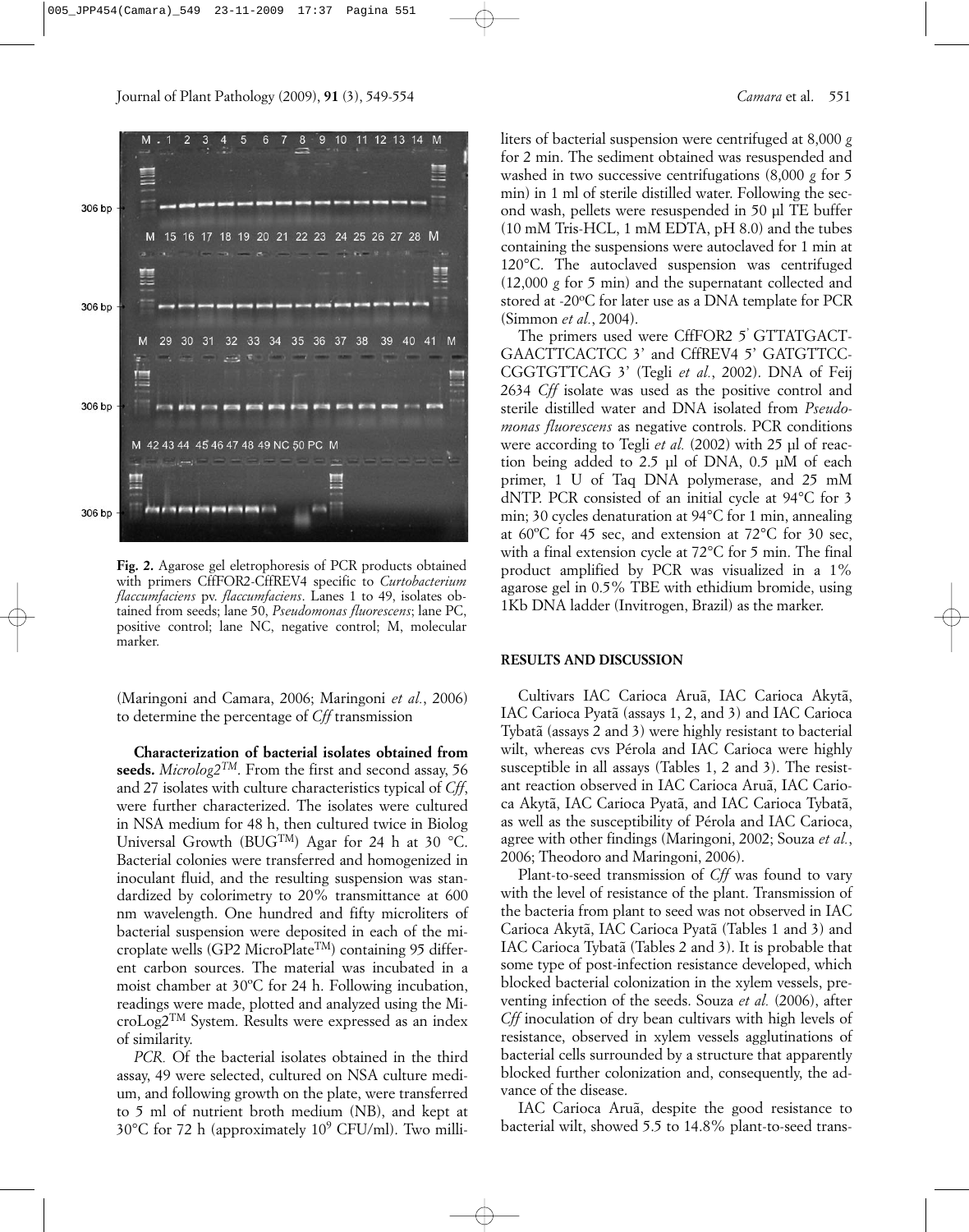| Cultivar           | Disease severity | No. of seeds analyzed/<br>No. seeds with Cff | $Cff$ transmission $(\%)$ | No. of isolates tested for<br>pathogenicity/No.<br>pathogenic isolates | Range of similarity índex<br>values (Microlog2 <sup>TM</sup> ) |
|--------------------|------------------|----------------------------------------------|---------------------------|------------------------------------------------------------------------|----------------------------------------------------------------|
| IAC Carioca Aruã   | l.68             | 500/74                                       | 14.80                     | 20/19                                                                  | $0.74 - 0.84$                                                  |
| IAC Carioca Akytã  | 0.74             | 500/0                                        |                           |                                                                        |                                                                |
| IAC Carioca Pyatã  | 0.33             | 500/0                                        |                           | $\overline{\phantom{a}}$                                               | $\overline{\phantom{a}}$                                       |
| Pérola             | 9.00             | 46/15                                        | 32.61                     | 11/11                                                                  | $0.76 - 0.86$                                                  |
| <b>IAC</b> Carioca | 8.87             | 500/221                                      | 44.20                     | 25/25                                                                  | $0.66 - 0.80$                                                  |

| Cultivar           | Disease severity | $No$ of seeds analyzed/<br>No. of seeds with Cff | <i>Cff</i> transmission $(\%)$ | No. isolates tested for<br>pathogenicity/No.<br>of pathogenic isolates | Range of similarity índex<br>values (Microlog2 <sup>TM</sup> ) |
|--------------------|------------------|--------------------------------------------------|--------------------------------|------------------------------------------------------------------------|----------------------------------------------------------------|
| IAC Carioca Aruã   | 1.0              | 500/29                                           | 5.5                            | 10/10                                                                  | $0.53 - 0.73$                                                  |
| IAC Carioca Akytã  | 0.5              | 500/0                                            | $\theta$                       |                                                                        |                                                                |
| IAC Carioca Pyatã  | 0.5              | 500/0                                            | $\theta$                       |                                                                        |                                                                |
| IAC Carioca Tybatã | 0                | 500/0                                            | $\theta$                       | $\overline{\phantom{a}}$                                               |                                                                |
| Pérola             | 8.6              | 155/121                                          | 74.2                           | 8/8                                                                    | $0.51 - 0.74$                                                  |
| <b>IAC</b> Carioca | 6.6              | 500/350                                          | 70                             | 9/9                                                                    | $0.59 - 0.79$                                                  |

| Cultivar              | Disease severity | No. of seeds analyzed/<br>No. seeds with Cff                                                                                                                                                               | $Cff$ transmission (%)   | No. of isolates tested for<br>pathogenicity/No.<br>pathogenic isolates    | Range of similarity índex<br>values (Microlog2 <sup>TM</sup> )  |
|-----------------------|------------------|------------------------------------------------------------------------------------------------------------------------------------------------------------------------------------------------------------|--------------------------|---------------------------------------------------------------------------|-----------------------------------------------------------------|
| IAC Carioca Aruã      | 1.68             | 500/74                                                                                                                                                                                                     | 14.80                    | 20/19                                                                     | $0.74 - 0.84$                                                   |
| IAC Carioca Akytã     | 0.74             | 500/0                                                                                                                                                                                                      | $\Omega$                 |                                                                           |                                                                 |
| IAC Carioca Pyatã     | 0.33             | 500/0                                                                                                                                                                                                      | $\overline{0}$           |                                                                           |                                                                 |
| Pérola                | 9.00             | 46/15                                                                                                                                                                                                      | 32.61                    | 11/11                                                                     | $0.76 - 0.86$                                                   |
| <b>IAC</b> Carioca    | 8.87             | 500/221                                                                                                                                                                                                    | 44.20                    | 25/25                                                                     | $0.66 - 0.80$                                                   |
| Cultivar              | Disease severity | Table 2. Plant-to-seed transmission of Curtobacterium flaccumfaciens pv. flaccumfaciens in different dry bean cultivars. Second assay, 2005.<br>Nº of seeds analyzed/<br>No. of seeds with Cff             | Cff transmission $(\%)$  | No. isolates tested for<br>pathogenicity/No.<br>of pathogenic isolates    | Range of similarity índex<br>values (Microlog2 <sup>TM</sup> )  |
| IAC Carioca Aruã      | 1.0              | 500/29                                                                                                                                                                                                     | 5.5                      | 10/10                                                                     | $0.53 - 0.73$                                                   |
| IAC Carioca Akytã     | 0.5              | 500/0                                                                                                                                                                                                      | $\Omega$                 |                                                                           |                                                                 |
| IAC Carioca Pyatã     | 0.5              | 500/0                                                                                                                                                                                                      | $\Omega$                 |                                                                           |                                                                 |
| IAC Carioca Tybatã    | $\overline{0}$   | 500/0                                                                                                                                                                                                      | $\Omega$                 |                                                                           |                                                                 |
| Pérola                | 8.6              | 155/121                                                                                                                                                                                                    | 74.2                     | 8/8                                                                       | $0.51 - 0.74$                                                   |
| IAC Carioca           | 6.6              | 500/350                                                                                                                                                                                                    | 70                       | 9/9                                                                       | $0.59 - 0.79$                                                   |
| Cultivar              | Disease severity | Table 3. Plant-to-seed transmission of Curtobacterium flaccumfaciens pv. flaccumfaciens in different dry bean cultivars. Third assay, 2006.<br>N <sup>o.</sup> of seeds analyzed/<br>No. of seeds with Cff | Cff transmission $(\% )$ | No. of isolates tested for<br>pathogenicity/No.<br>of pathogenic isolates | Amplification of 306 pb<br>band with primers<br>CffFOR2-CffREV4 |
|                       |                  |                                                                                                                                                                                                            |                          |                                                                           |                                                                 |
| IAC Carioca Aruã      | 1.00             | $500/0$                                                                                                                                                                                                    | $\overline{0}$           |                                                                           |                                                                 |
| IAC Carioca Akytã     | 1.00             | 500/0                                                                                                                                                                                                      | $\mathbf{0}$             |                                                                           |                                                                 |
| IAC Carioca Pyatã     | 0.90             | 500/0                                                                                                                                                                                                      | $\mathbf{0}$             |                                                                           |                                                                 |
|                       |                  |                                                                                                                                                                                                            |                          |                                                                           |                                                                 |
| IAC Carioca Tybatã    | 0.90             | 500/0                                                                                                                                                                                                      | $\overline{0}$           |                                                                           |                                                                 |
| Pérola<br>IAC Carioca | 8.50<br>7.70     | 87/32<br>500/52                                                                                                                                                                                            | 36.78<br>10.40           | 32/32<br>17/17                                                            | $+$                                                             |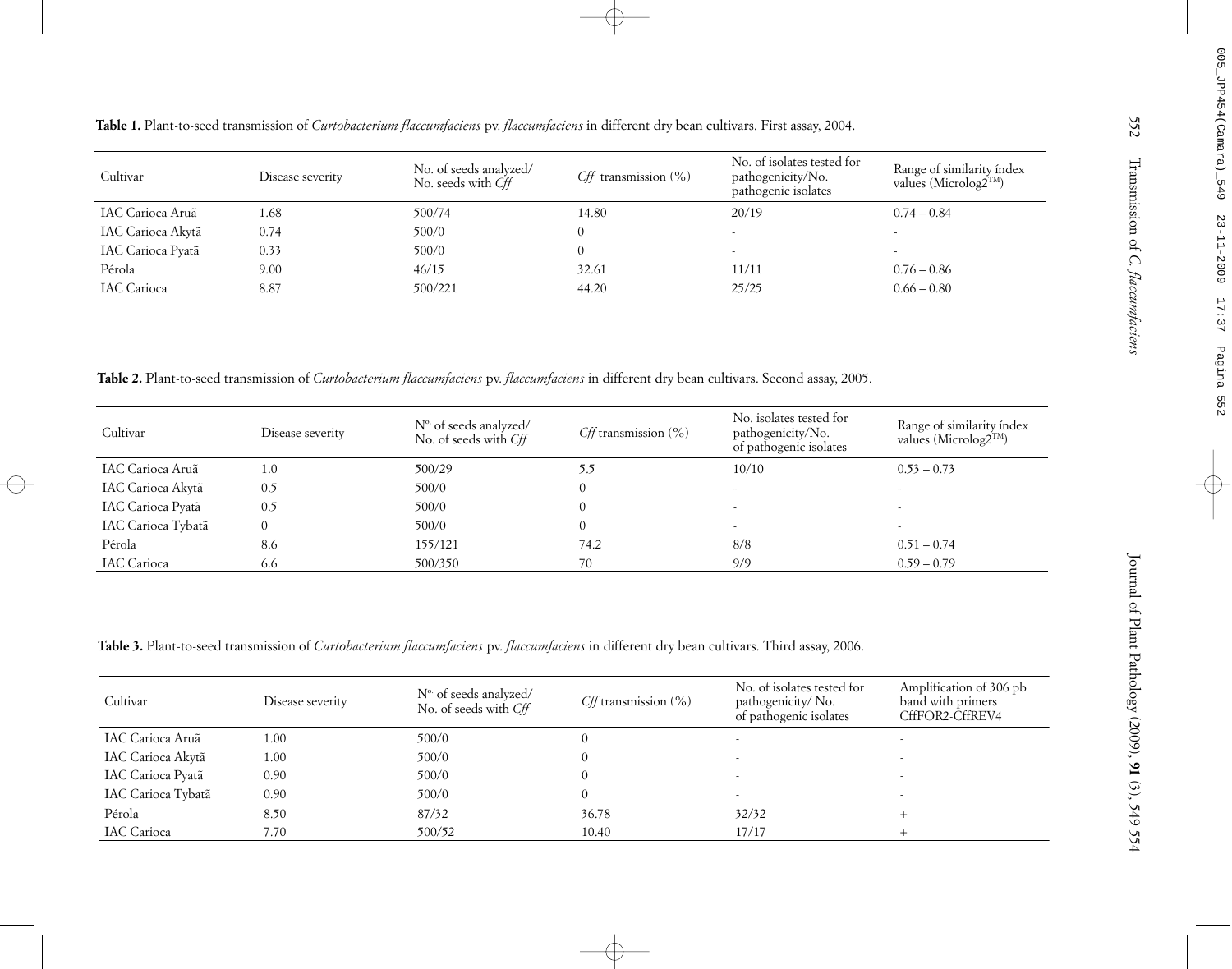mission (Tables 1 and 2), but the susceptible cvs IAC Carioca and Pérola had higher transmission percentages, IAC Carioca from 10.4 to 70%, and Pérola from 32.61 to 74.2 % (Tables 1, 2 and 3). Infected seeds from cvs IAC Carioca and IAC Carioca Tybatã (third assay) are shown in Fig. 1. These findings regarding plant-toseed transmission of *Cff* in susceptible bean plants partially agree with those of Chavarro *et al.* (1985), who found a transmission rate in the order of 52.5% for the PI 204600, and 42.5% for the cv. Porrillo Sintetico. According to Chavarro *et al.* (1985), transmission of *Cff* in seeds of *Zornia glabra* was 88.4%, significantly higher than that observed in bean plants.

Resistance as well as susceptibility of the beans to *Cff* can vary with climatic conditions and aggressiveness of the bacteria. Bean genotype PI 136677, for example, which is considered resistant to *Cff* isolates from the USA, proved to be susceptible to Colombian isolates of *Cff* originating from *Z. glabra* (Chavarro *et al.*, 1985). Such observations may explain the variation observed in *Cff* transmission in the assays carried out in our study with IAC Carioca Aruã, IAC Carioca, and Pérola (Tables 1, 2, and 3), especially if one considers the variations in the environment inside the greenhouse over a three-year period.

Differences in plant-to-seed transmission of *Xanthomonas axonopoidis* pv. p*haseoli* on bean genotypes with diverse levels of resistance to this bacterium have been reported (Maringoni *et al.*, 1993; Torres and Maringoni, 1997). *Cff* showed a similar behaviour in the present study for higher percentages of transmission occurred in susceptible genotypes compared to those with higher levels of resistance.

Bacterial isolates obtained from seeds were consistently identified as  $Cff$ , by the Microbiolog2<sup>TM</sup> method in the first and second assays (Tables 1 and 2), with similarity indices ranging from 51 to 86%, or by PCR in the third assay (Table 3), using *Cff*-specific primers (Fig. 2), yielding a specific band of 306 bp. The Microbiolog2TM method had been employed successfully before to identify *Cff* from naturally infected bean seeds (Maringoni and Camara, 2006; Maringoni *et al.*, 2006) and cultures from international collections (Harris-Baldin and Gudmestad, 1996). Of the *Cff* isolates identified, only one was not pathogenic to cv. Pérola (Table 1), as previously observed by Maringoni and Camara (2006) and Maringoni *et al.* (2006) while identifying *Cff* in naturally infected bean seeds.

## **ACKNOWLEDGEMENTS**

We are grateful to The State of São Paulo Research Foundation (FAPESP) and National Council for Scientific and Technological Development (CNPq) for financial support.

## **REFERENCES**

- Chavarro C.A., Lopez G.C.A., Lenne J.M., 1985. Characteristics and pathogenicity of *Corynebacterium flaccumfaciens* pv. *flaccunfaciens* (Hedges) Dows causal agent of bacterial wilt of *Zornia* spp. and its effect on production of *Z. glabra* CIAT 7847 and *Phaseolus vulgaris. Acta Agronomica* **35**: 64-79.
- Hall R. (ed.), 1991. Compendium of Bean Diseases. APS Press, St. Paul, MN. USA.
- Halluka M., Schuster M.L., Weihing J.C., Coyne D.P., 1978. Population trends of *Corynebacterium flaccumfaciens* strain in leaves of *Phaseolus* species. *Fitopatologia Brasileira* **3**: 13- 26.
- Harris-Baldin A., Gudmestad N.C., 1996. Identification of phytopathogenic coryneform bacteria using the Biolog automated microbial identification system. *Plant Disease* **80**: 874-878.
- Hsieh T.F., Huang H.C., Mündel H.H., Conner R.L., Erickson R.S., Balasubramanian P.M., 2005. Resistance of common bean (*Phaseolus vulgaris*) to bacterial wilt caused by *Curtobacterium flaccumfaciens* pv. *flaccumfaciens*. *Journal of Phytopathology* **153**: 245-249.
- Maringoni A.C., Fregonese L.H., Tofoli J.G., Kurozawa C., 1993. Leaf and pod reaction of dry bean to *Xanthomonas campestris* pv. *phaseoli* and transmission of bacterium by seeds. *Fitopatologia Brasileira* **18**: 412-415.
- Maringoni A.C., 2002. Behaviour of dry bean cultivar to bacterial wilt. *Fitopatologia Brasileira* **27**: 157-162.
- Maringoni A.C., 2003. Macronutrients content alterations in dry bean plants infected by *Curtobacterium faccumfaciens* pv. *flaccumfaciens*. *Ciência e Agrotecnologia* **27**: 217-222.
- Maringoni A.C., Camara R.C., 2006. *Curtobacterium flaccumfaciens* pv. *flaccumfaciens* detection in bean seeds using a semi-selective culture medium. *Brazilian Journal of Microbiology* **37**: 451-455.
- Maringoni A.C., Camara R.C., Souza V.L., 2006. Semi-selective culture medium for *Curtobacterium flaccumfaciens* pv. *flaccumfaciens* isolation from bean seeds. *Seed Science and Technology* **34**: 117-124.
- Saettler A.W., 1991. Diseases caused by bacteria. In: Hall R. (ed.). Compendium of Bean Diseases, pp. 29-32. APS Press, St. Paul, MN, USA.
- Sartorato A., 2006. Challenges on control of dry bean diseases at Center-West Region, Brazil. <http://www.infobibos.com /Artigos/2006\_3/D3/Index.htm>
- Schuster M.L., Coyne D.P., Sing K. 1964. Population trends and movement of *Corynebacterium flaccumfaciens* var. *aurantiacum* in tolerant and susceptible beans*. Plant Disease Reporter* **48**: 823-827.
- Schuster M.L., Smith M.L., 1983. Seed transmission and pathology of *Corynebacterium flaccumfaciens* in *Phaseolus vulgaris*. *Annual Report of the Bean Improvement Cooperative* **26**: 37-38.
- Simmon K.E., Steadman D.D., Durkin S., Baldwin A., Jeffrey W.H., Sheridan P., Horton R., Shields M.S., 2004. Autoclave method for rapid preparation of bacterial PCR-template DNA. *Journal of Microbiological Methods* **56**: 143-149.
- Souza V.L., Maringoni A.C., Carbonell S.A.M., Ito M.F., 2006. Genetic resistance to *Curtobacterium flaccumfaciens* pv. *flaccumfaciens* in bean genotypes. *Summa Phytopathologyca* **32**: 339-344.